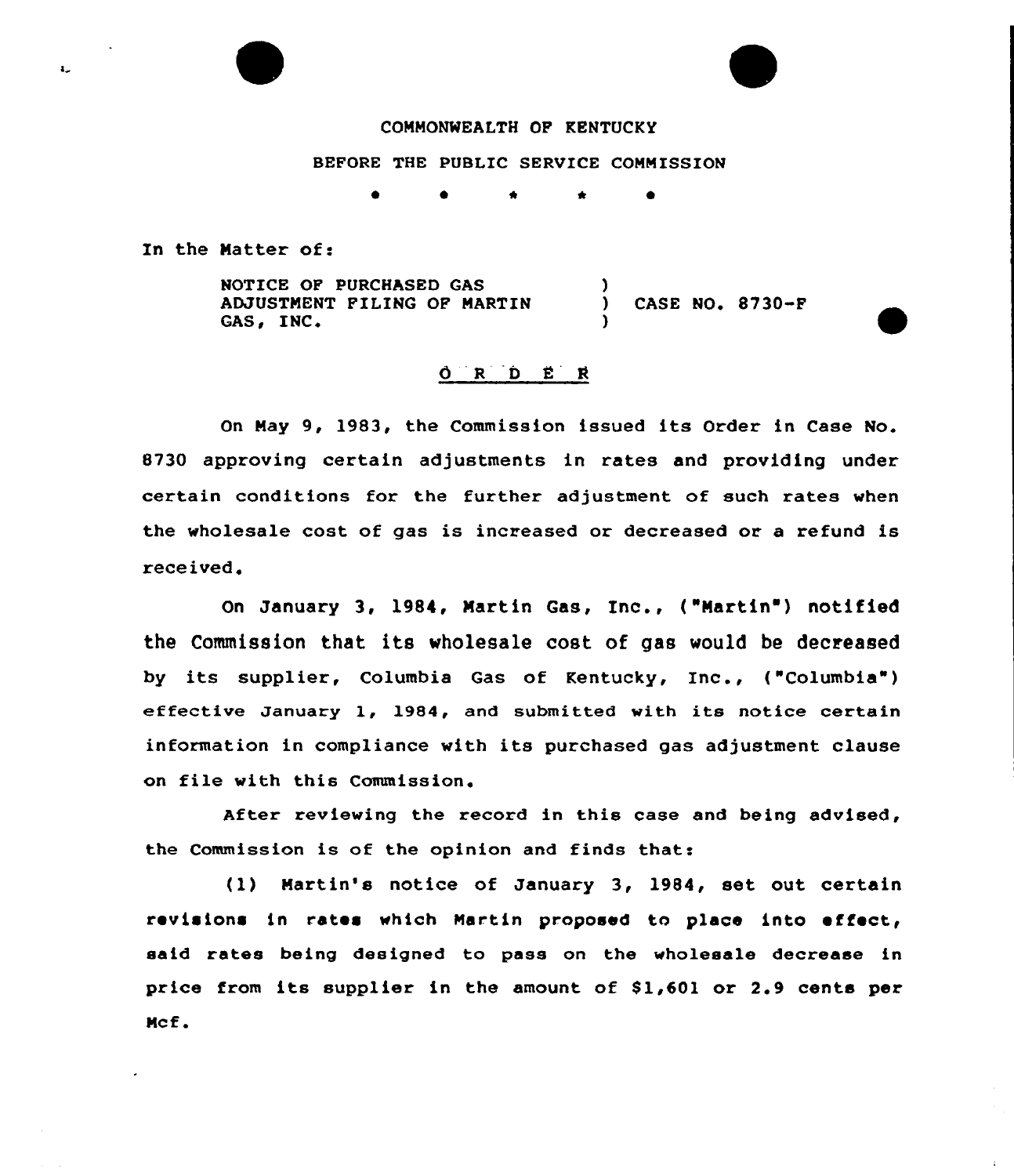(2) By Order issued November 23, 1983, the Commission granted Columbia increased rates on Rehearing in Case No. 8738 in the amount of 8.3 cents per Mcf. On December 29, 1983, the Commission authorized Columbia to decrease rates effective January 1, 1984, in the amount 2.9 cents per Mcf. On December 21, 1983, in Case No. 8730-E and January 3, 1984, in Case No. 8730-F, Martin requested permission to track Columbia's rates.

(3) Martin's notice of January 3, 1984, requested an effective date of January 1, 1984, for its proposed rates. This would result in increased rates to Martin's customers prior to the expiration of the required 20-day statutory notice in Case No. 8730-E. Therefore, the proposed rates should be effective on and after January 10, 1984, to coincide with the effective date in Case No. 8730-E.

(4) Martin should report to the Commission any excess revenues collected during the period from January 10, 1984, to the date the proposed rates are implemented, along with a plan to refund any excess collections to its customers.

(5) Martin's adjustment in rates under the purchased gas adjustment provisions approved by the Commission in its Order in Case No. 8730 dated May 9, 1983, is fair, just and reasonable and in the public interest and should be effective with gas supplied on and after January 10, 1984.

IT IS THEREFORE ORDERED that the rates in the Appendix to this Order be and they hereby are authorized effective with gas supplied on and after January 10, 1984, and shall supersede the rates authorized in Case No. 8730-E.

 $-2-$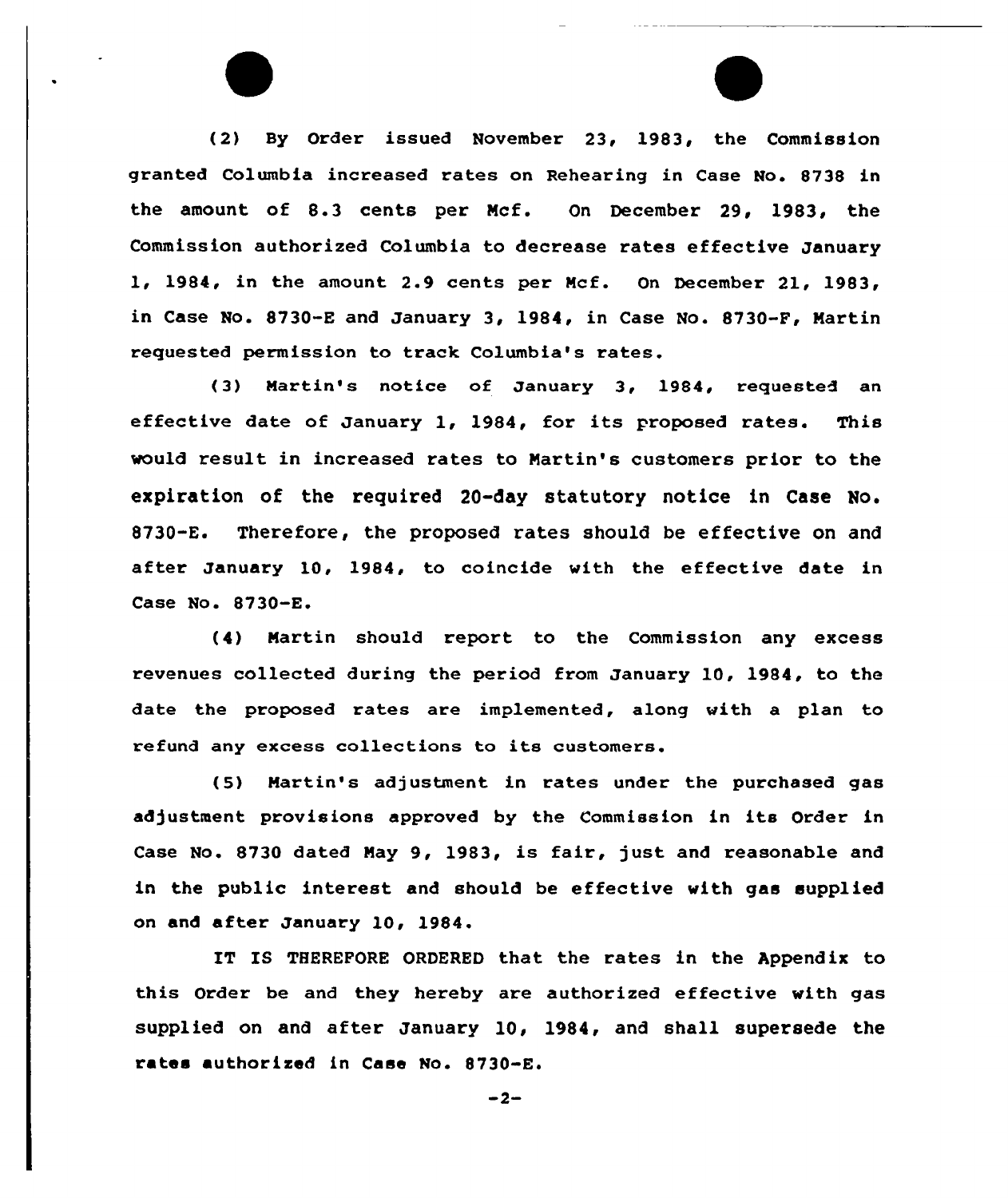IT IS FURTHER ORDERED that within 30 days of the date of this Order Martin shall report to the Commission any excess revenues collected during the period from January 10, 1984, to the date the proposed rates are implemented, along with a plan to refund any excess collections.

IT IS FURTHER ORDERED that within 30 days of the date of this Order Martin shall file with this Commission its revised tariffs setting out the rates authorized herein.

Done at Frankfort, Kentucky, this 20th day of January, 1984.

PUBLIC SERVICE COMMISSION t  $\Delta_{\mathbf{t}}$ <u> AIA</u> Commissi

ومواضيق

**ATTEST:** 

**Secretary** 

 $\mathbf{z} = \mathbf{z}$